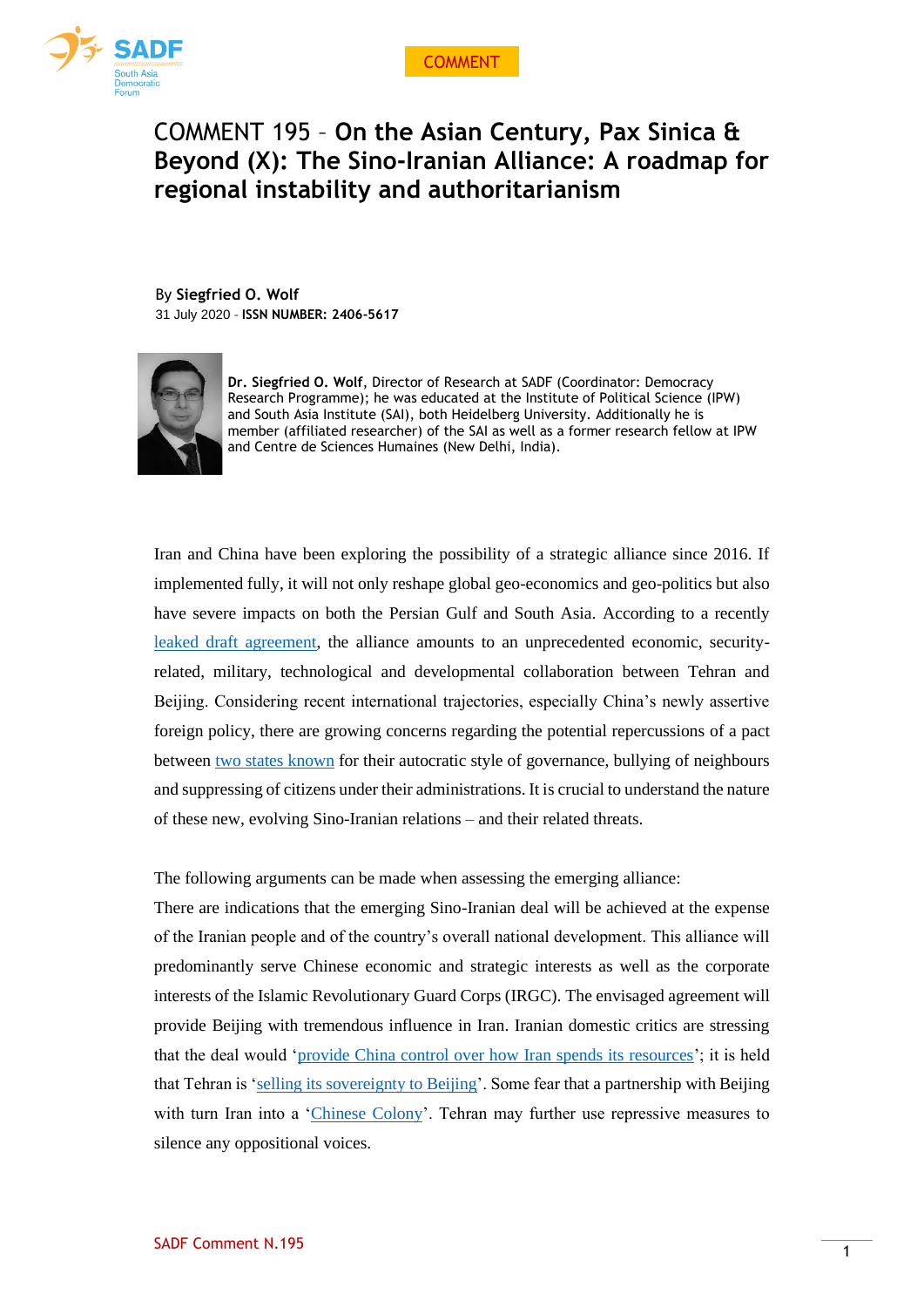



The planned pact could lead China to extend its support for state-terror in countries under its influence as well as become involved in financing international terrorism beyond the Sino-Pakistan nexus. There is the risk that Tehran, more concretely the Revolutionary Guards, are using the expected inflow of "Chinese money" for their ['revolutionary export](https://besacenter.org/perspectives-papers/iran-china-25-year-plan/)  [projects'](https://besacenter.org/perspectives-papers/iran-china-25-year-plan/), meaning the financing of global Jihadism and anti-Semitism. Past experiences remind us of what is to happen as soon as sanctions are lifted. Most notable is the example of the 2015 Joint Comprehensive Plan of Action (JCPOA) which initiated an easing of U.S. sanctions against Iran – subsequently leading to more trade and economic interaction. The IRGC absorbed the new cash inflows and used them to support Jihadist organisations abroad as well as develop new weapon systems such as missiles and drones. One thus wonders how far China will be able and willing to stop the IRGC from financing terrorism and building-up its armoury at the expense of the country's social and economic development. From a comparative perspective, the way Beijing provides [diplomatic](https://www.sadf.eu/sadf-comment-68-double-standards-understanding-chinas-diplomatic-support-pakistans-cross-border-terrorists-dr-wolf/)  [support](https://www.sadf.eu/sadf-comment-68-double-standards-understanding-chinas-diplomatic-support-pakistans-cross-border-terrorists-dr-wolf/) for Pakistani-based terrorists and turns a blind eye to Islamabad's state-sponsorship of cross-border terrorism leads us to expect that Beijing will not intervene in the IRGC's Jihadist activities as long as they protect Chinese interests and assets in Iran.

There is clear evidence that Tehran is already instrumentalising the notion of a potential alliance with Beijing for propaganda purposes. The agreement carries a multi-fold message. It signals that Beijing has [confidence in facing up to Washington.](https://www.thenational.ae/opinion/comment/potential-china-iran-pact-could-be-more-symbolic-than-strategic-1.1051018) As such, the agreement must be seen as an expression of both China's and Iran's determination to defy the US in general and Washington's sanction regime against Tehran in particular. Moreover, the deal indicates that Beijing reached ['the point where it no longer regards the potential cost of](https://www.straitstimes.com/asia/the-china-iran-deal-daily-star-contributor)  [countering US policy as too high'](https://www.straitstimes.com/asia/the-china-iran-deal-daily-star-contributor). Tehran wants to send a distinct message as well. Concretely, it wishes to propagate the notion that Tehran ['has now powerful friends and](https://indianexpress.com/article/explained/china-iran-trade-investment-relations-india-6519303/)  [that the US has been unable to isolate Iran'](https://indianexpress.com/article/explained/china-iran-trade-investment-relations-india-6519303/).

The agreement - when agreed and implemented - will have severe regional implications, especially for India and Afghanistan. Beijing will most likely use its growing leverage in Iran to reduce Indian's presence as much as possible. Particularly the connectivity projects of the Chabahar port and the Chabahar-Zahedan railway, New Delhi's envisaged passage towards the Afghan border, are followed by Beijing's strategic circles. The very likely loss of its leeway in Iran will also put Indian assets in Afghanistan at risk.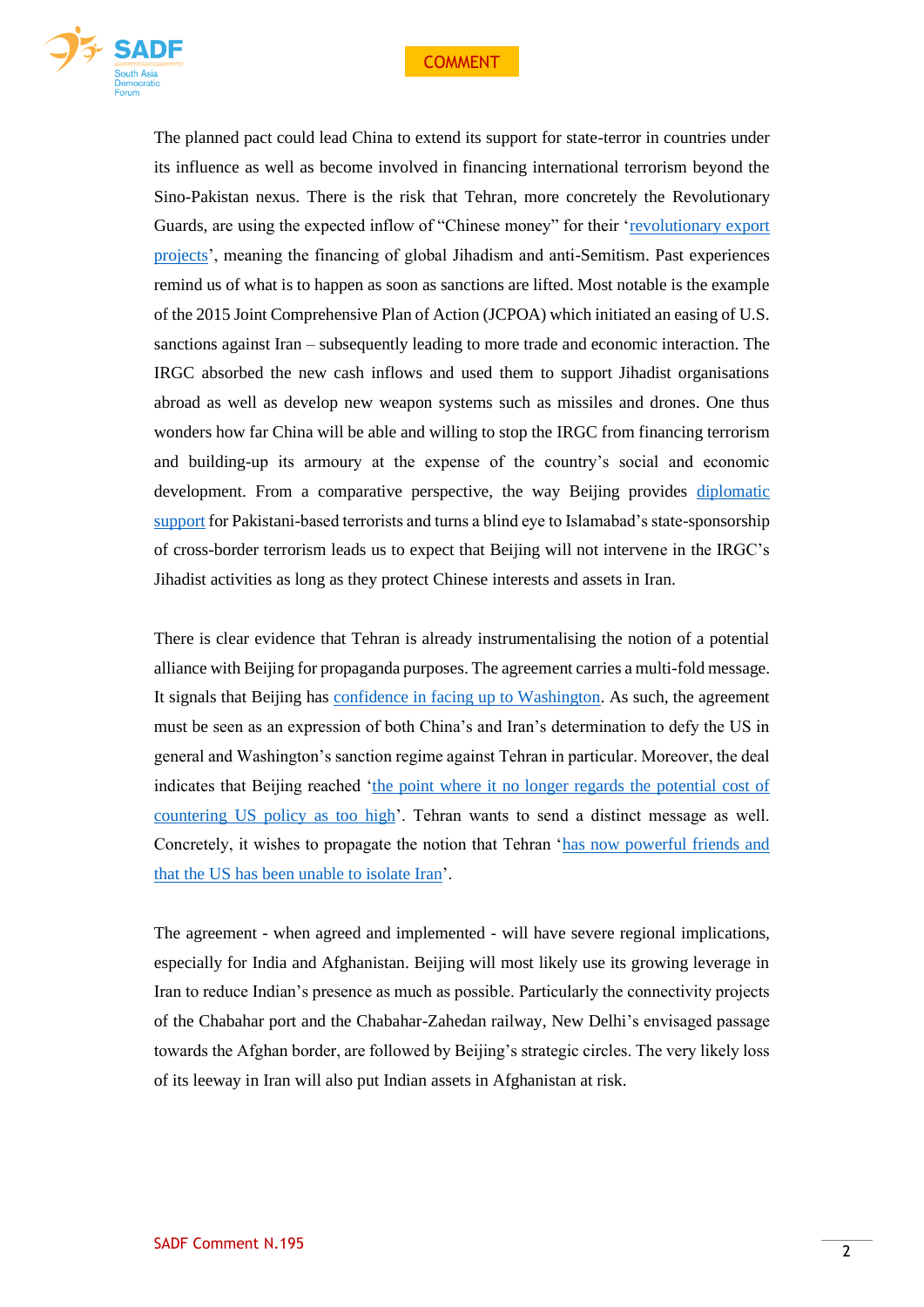

From an Afghan perspective, it is a particular matter of concern that China will gain control of Afghanistan's transit routes both to the Indian ocean and the Persian Gulf, namely via Pakistan and Iran. This will create a notable dependency by Kabul on Beijing. Moreover, if Beijing takes control over the Chabahar port and other connectivity projects leading to Afghanistan, Kabul could lose its status as exempted from trade-related sanctions imposed on Iran. This would have a severe economic impact on Afghanistan since Iran is the largest trading partner.

Some observers claim that the Iran-China deal is good news for Pakistan. Indeed, the fact that the 'Iran engagement' by arch-rival India is most likely experiencing a major setback undoubtedly creates some kind of *Schadenfreude* in Islamabad. But this *Schadenfreude* will be short-lived. Chinese infrastructure projects in Iran can be also seen as a threat for the China-Pakistan Economic Corridor (CPEC). If Islamabad is not able to eradicate its endemic corruption and bureaucratic and managerial inefficiency as well as ensure a safe, enabling environment for the CPEC (Wolf, 2019), Iran's transit routes will serve as an alternative. Moreover, planned Chinese port projects in Iran could lead Gwadar to lose its status as a Chinese flagship project. Beijing's increasing frustration regarding Islamabad's mismanagement of several CPEC projects, combined with doubts regarding whether Pakistan's security forces are able to protect Chinese development projects, of course contribute to Iran's significance for China's as a strategic partner. This finds further evidence in the increasing military, defence and security cooperation between both countries. It is reported that Tehran is planning to build [a military base in the Indian Ocean](https://www.gatestoneinstitute.org/16252/iran-china-military-alliance) which will be properly open to Beijing. Furthermore, besides being not explicit mentioned in the leaked document, there is also an intensive debate on the potential detachment of a 5,000 strong detachment of Chinese forces to Iran besides the shared developments of defence industries, intelligence sharing, and joint military manoeuvres. It is reported that the pact would also include the [granting of basing rights for the PLA Navy](https://www.nytimes.com/2020/07/21/opinion/china-iran.html) and [long-term](https://www.nytimes.com/2020/07/21/opinion/china-iran.html)  [leases of Iranian islands.](https://www.nytimes.com/2020/07/21/opinion/china-iran.html) All this indicates an evolving 'military quasi-alliance'.

Such measures of course aim to challenge both the US maritime dominance and India's position in the extended region.

To sum up, if and when a Sino-Iranian alliance materialises, Beijing will not only undermine the US sanction regime but also provide a new lifeline to the [struggling Mullah](https://www.thenational.ae/business/comment/iran-s-deeper-partnership-with-china-is-not-all-that-it-appears-to-be-1.1047946)  [regime](https://www.thenational.ae/business/comment/iran-s-deeper-partnership-with-china-is-not-all-that-it-appears-to-be-1.1047946) who came under pressure due to the country's deteriorating social and economic conditions.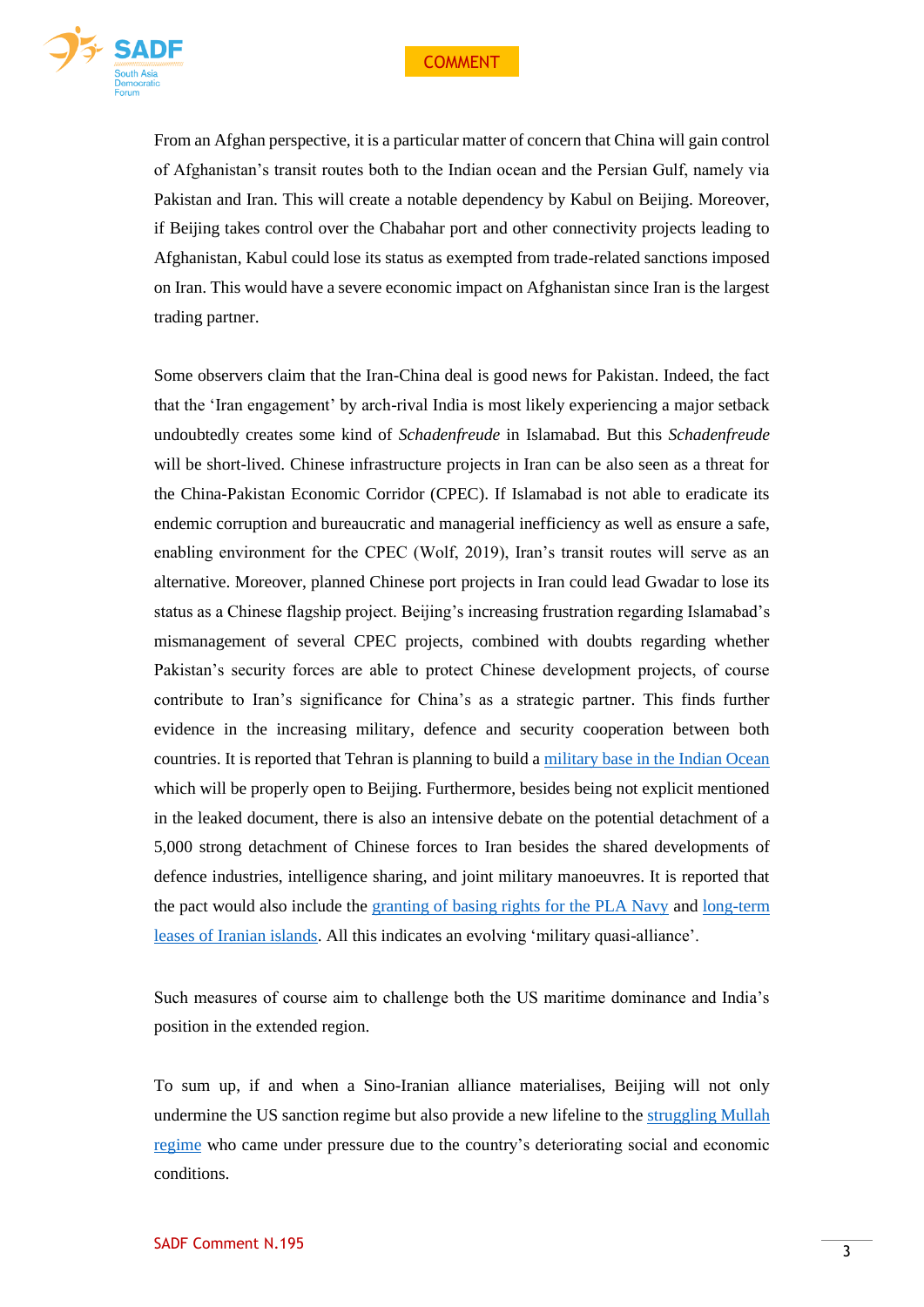

In return, Beijing [will obtain massive influence](https://www.forbes.com/sites/arielcohen/2020/07/17/china-and-iran-approach-massive-400-billion-deal/#7f1438b92a16) within this geopolitically critical country. China is much likely to support the [world-leading sponsor](https://www.nytimes.com/2020/07/21/opinion/china-iran.html) of international terrorism and most adamant spreader of Jihadist ideology. Beijing's narrative of being ['a misunderstood](https://www.nytimes.com/2020/07/21/opinion/china-iran.html)  [and well-intentioned global partner'](https://www.nytimes.com/2020/07/21/opinion/china-iran.html) – or at least what was left of it after China's role in hiding the origin of COVID-19 and its large-scale campaigns to benefit from the weakness and distractions of other countries – is completely failing. Also the *Islamic Republic of Iran*  is dissolving its national narrative and undermining its religious-based founding principles by ignoring the Chinese genocide of its own Muslim population, foremost the East Turkish people (including the Uighurs). This underlines the hypocrisy by the Mullah leadership in Tehran.

One can conclude with the words of *[The Wallstreet Journal](https://www.wsj.com/articles/iran-and-china-the-totalitarian-twins-11595266709)* that the exploring of a Sino-Iranian alliance 'is the latest in a series of moves that show China as an irresponsible actor'. 'Both governments, Tehran and Beijing, are revolutionary relics known for lawless behaviour, duplicity, bullying, domestic oppression and thought control, coercive economic practices and grave human-rights abuses. It was only a matter of time before these totalitarian twins found each other in a "strategic partnership."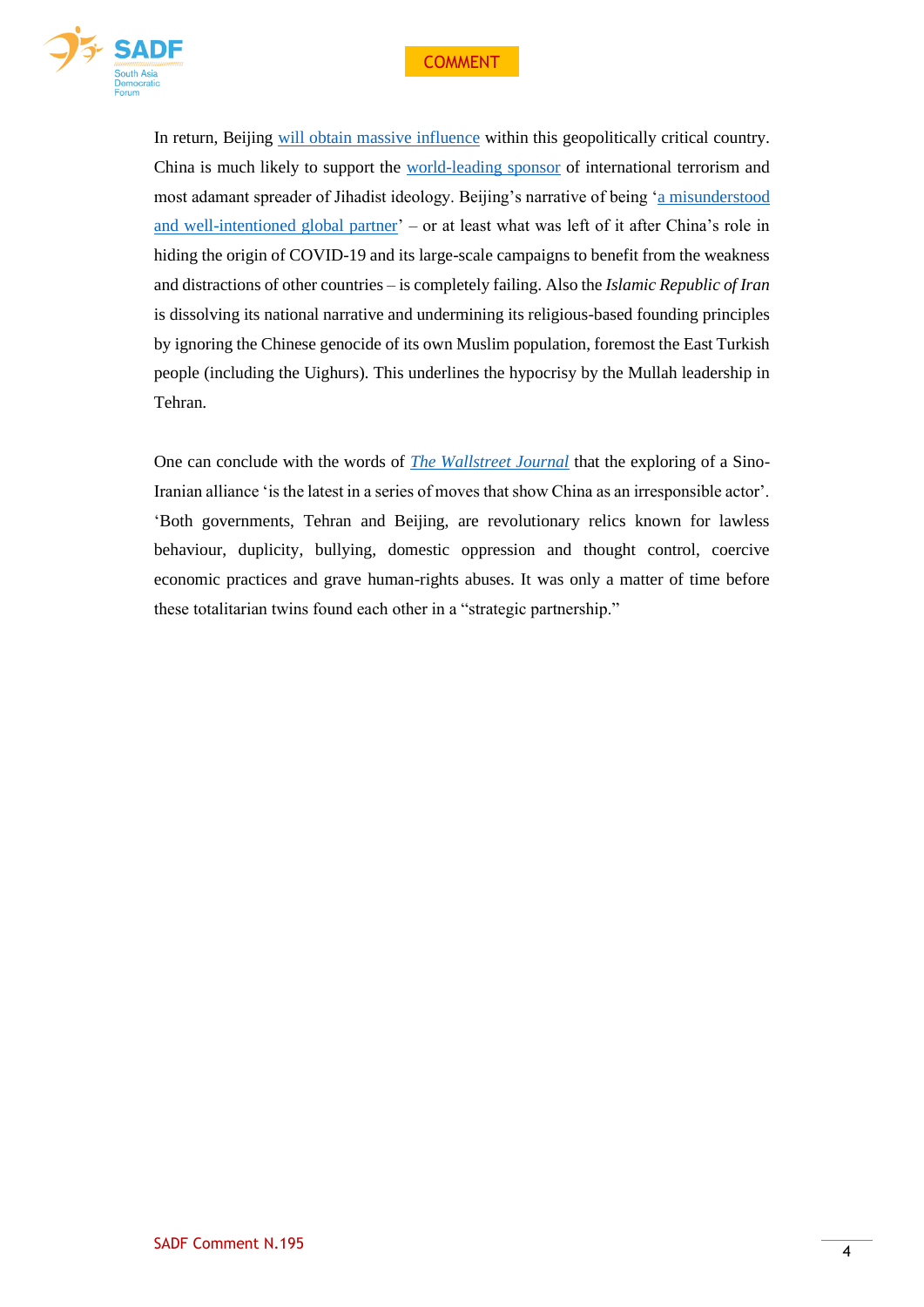



## **References:**

- Iran government squeezed over 'secretive' deal with China. (2020, July 10). AI-Monitor. [https://www.al-monitor.com/pulse/originals/2020/07/iran-government-rouhani](https://www.al-monitor.com/pulse/originals/2020/07/iran-government-rouhani-secretive-deal-china.html)[secretive-deal-china.html](https://www.al-monitor.com/pulse/originals/2020/07/iran-government-rouhani-secretive-deal-china.html)
- Cohen, A. (2020, July 17). China And Iran Approach Massive \$400 Billion Deal. Forbes. [https://www.forbes.com/sites/arielcohen/2020/07/17/china-and-iran-approach](https://www.forbes.com/sites/arielcohen/2020/07/17/china-and-iran-approach-massive-400-billion-deal/#7f1438b92a16)[massive-400-billion-deal/#7f1438b92a16](https://www.forbes.com/sites/arielcohen/2020/07/17/china-and-iran-approach-massive-400-billion-deal/#7f1438b92a16)
- Coughlin, C. (2020, July 17). Iran's Military Alliance with China Threatens Middle East Security. Gatestone Institute. International Policy Council.

https://www.gatestoneinstitute.org/16252/iran-china-military-alliance

Dergham, R. (2020, July 19). Potential China-Iran pact could be more symbolic than strategic. The National. [https://www.thenational.ae/opinion/comment/potential-china-iran-pact-could-be-](https://www.thenational.ae/opinion/comment/potential-china-iran-pact-could-be-more-)

[more-s](https://www.thenational.ae/opinion/comment/potential-china-iran-pact-could-be-more-)ymbolic-than-strategic-1.1051018

- Dorsey, J. (2020, July 2020 20). The China-Iran Deal. The Strait Times. <https://www.straitstimes.com/asia/the-china-iran-deal-daily-star-contributor>
- Krach, K.J., & Hook, B.H. (2020, July 20). Iran and China, the Totalitarian Twins. The Wall Street Journal.

<https://www.wsj.com/articles/iran-and-china-the-totalitarian-twins-11595266709>

Mills, R. (2020, July 12). Iran's deeper partnership with China is not all that it appears to be. The National.

[https://www.thenational.ae/business/comment/iran-s-deeper-partnership-with](https://www.thenational.ae/business/comment/iran-s-deeper-partnership-with-china-is-not-all-that-it-appears-to-be-1.1047946)[china-is-not-all-that-it-appears-to-be-1.1047946](https://www.thenational.ae/business/comment/iran-s-deeper-partnership-with-china-is-not-all-that-it-appears-to-be-1.1047946)

Rasmussen, S.E. (2020, July 12). Iran and China Angle for Broad Partnership to Offset U.S. Pressure. The New York Times.

<https://www.nytimes.com/2020/07/21/opinion/china-iran.html>

Saran, S. (2020, July 23). Explained Ideas: How India should react to the evolving dynamics of China's relationship with Iran. The Indian Express. [https://indianexpress.com/article/explained/china-iran-trade-investment-relations](https://indianexpress.com/article/explained/china-iran-trade-investment-relations-india-6519303/)[india-6519303/](https://indianexpress.com/article/explained/china-iran-trade-investment-relations-india-6519303/)